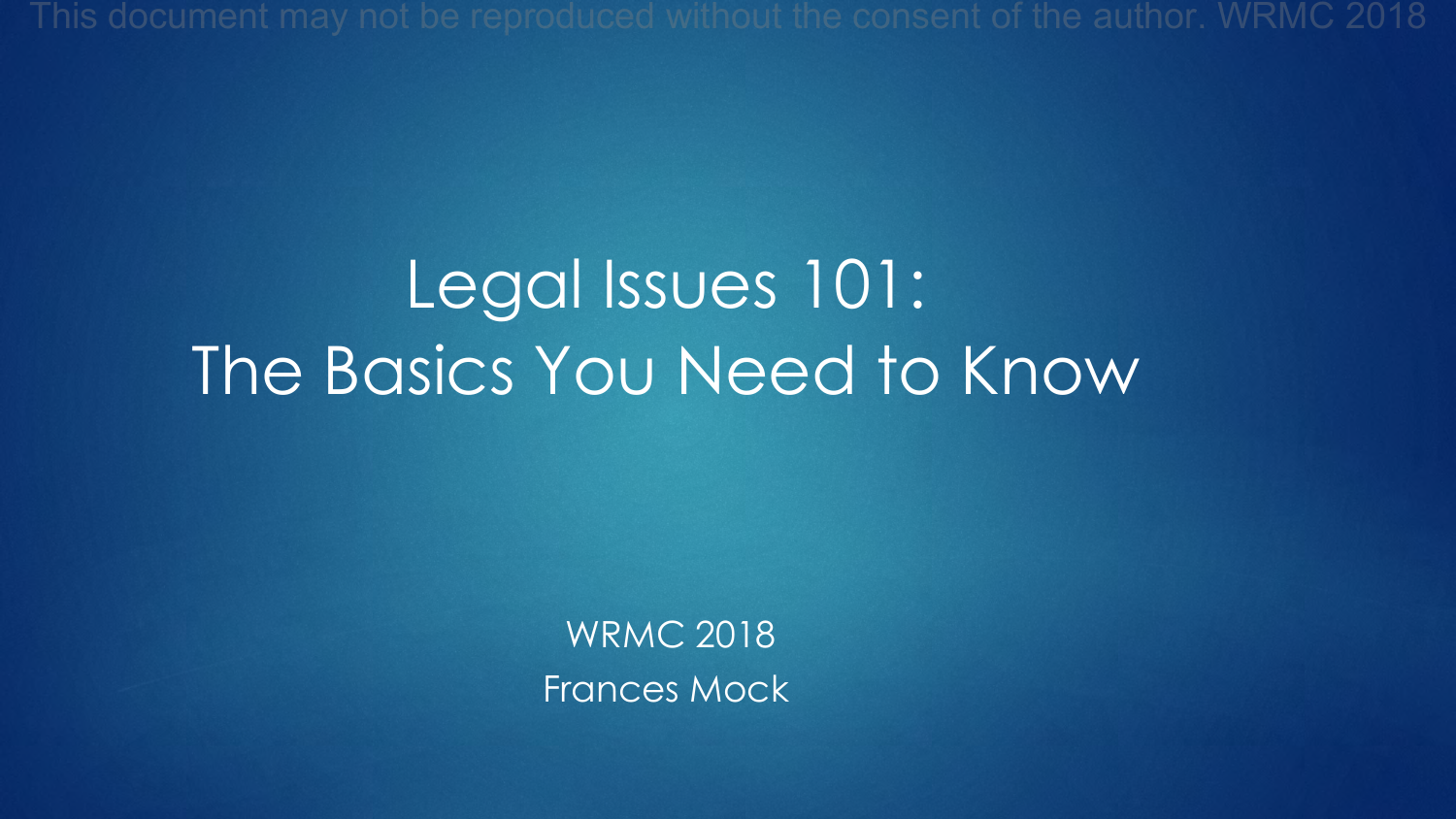#### Agenda

 $\blacktriangleright$  Medical screening **Marketing materials**  $\blacktriangleright$  Liability releases  $\blacktriangleright$ Insurance  $\blacktriangleright$ Indemnity Serious incidents  $\blacktriangleright$  Controversial policies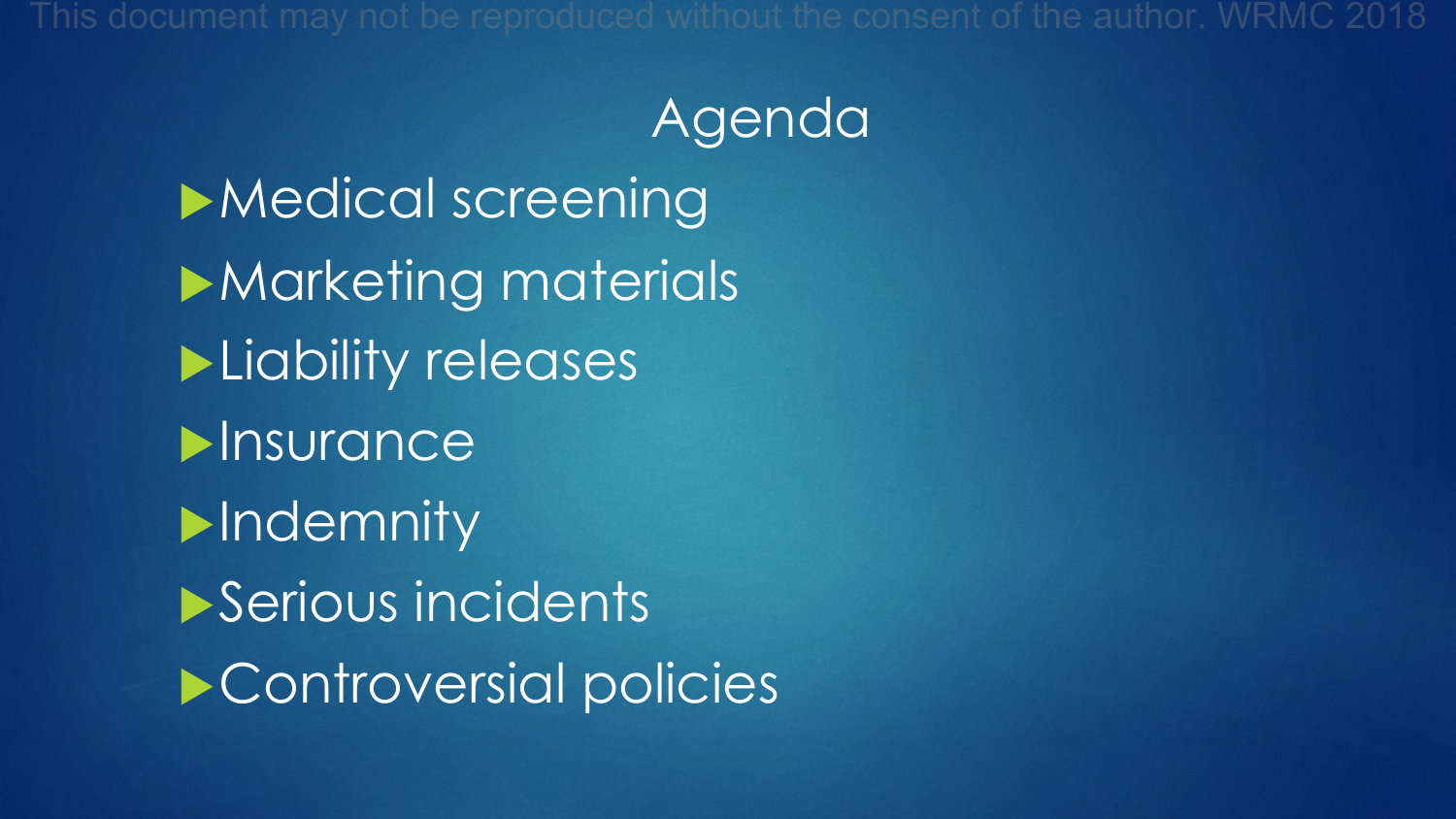## Medical Screening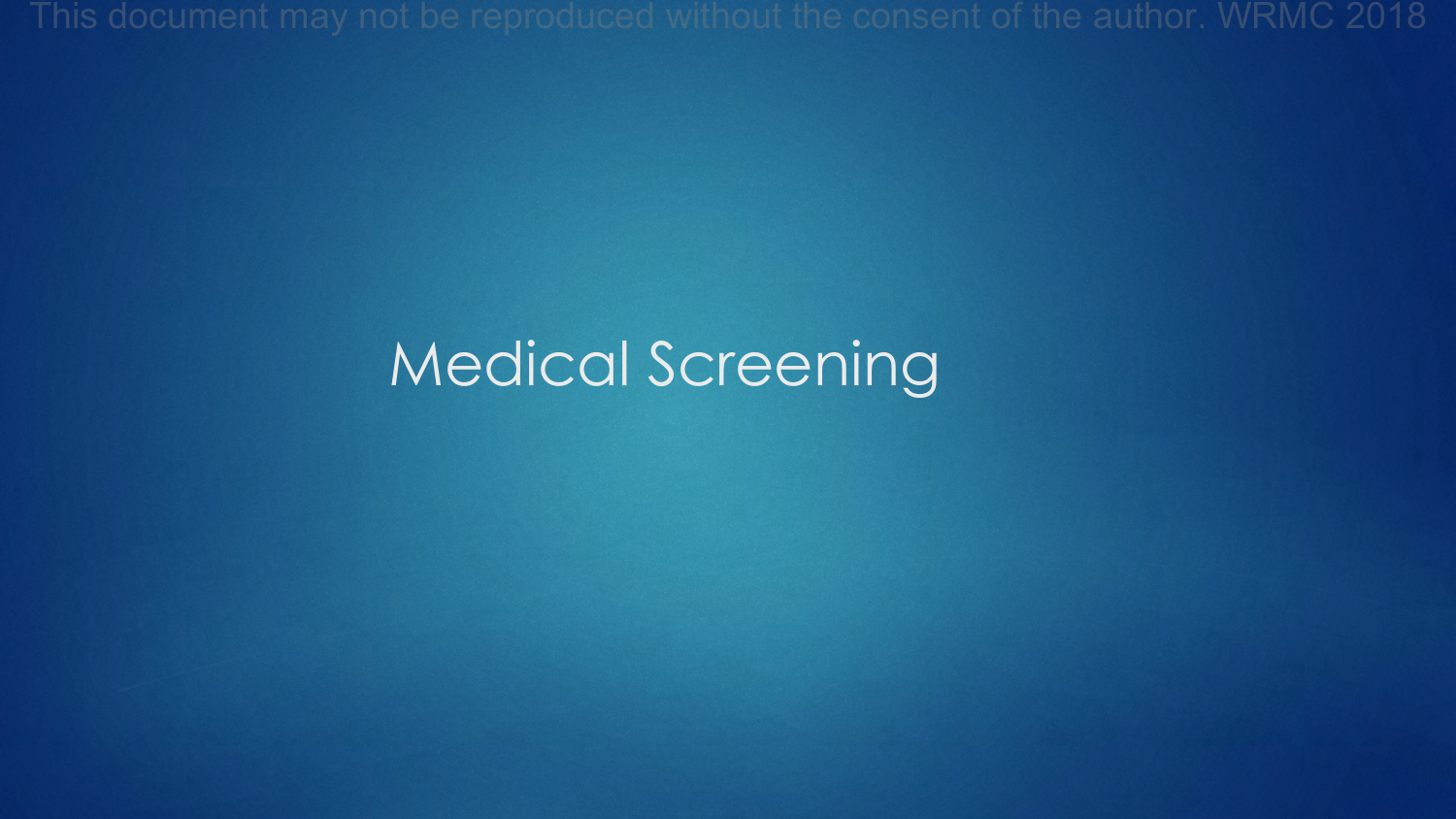Medical Screening

▶ Why are you collecting data?

▶ For use in an emergency? ▶ To do medical screening?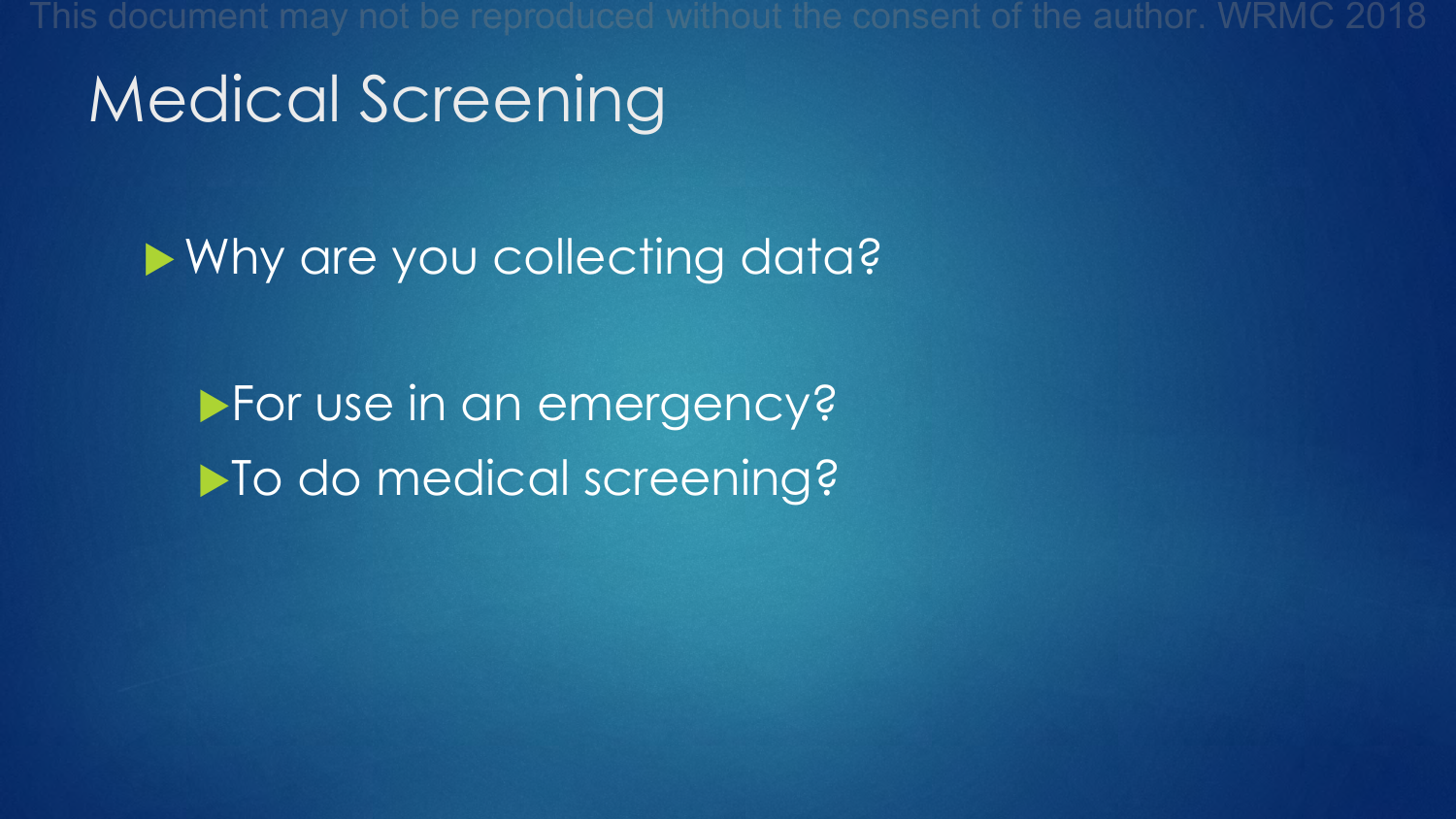# Medical Screening

**Nho decides if the participant can come?** 

**Participant Participant's doctor (require form?)**  $\blacktriangleright$  Your organization  $\blacktriangleright$  All three

#### $\blacktriangleright$  My advice

 $\blacktriangleright$  Keep info confidential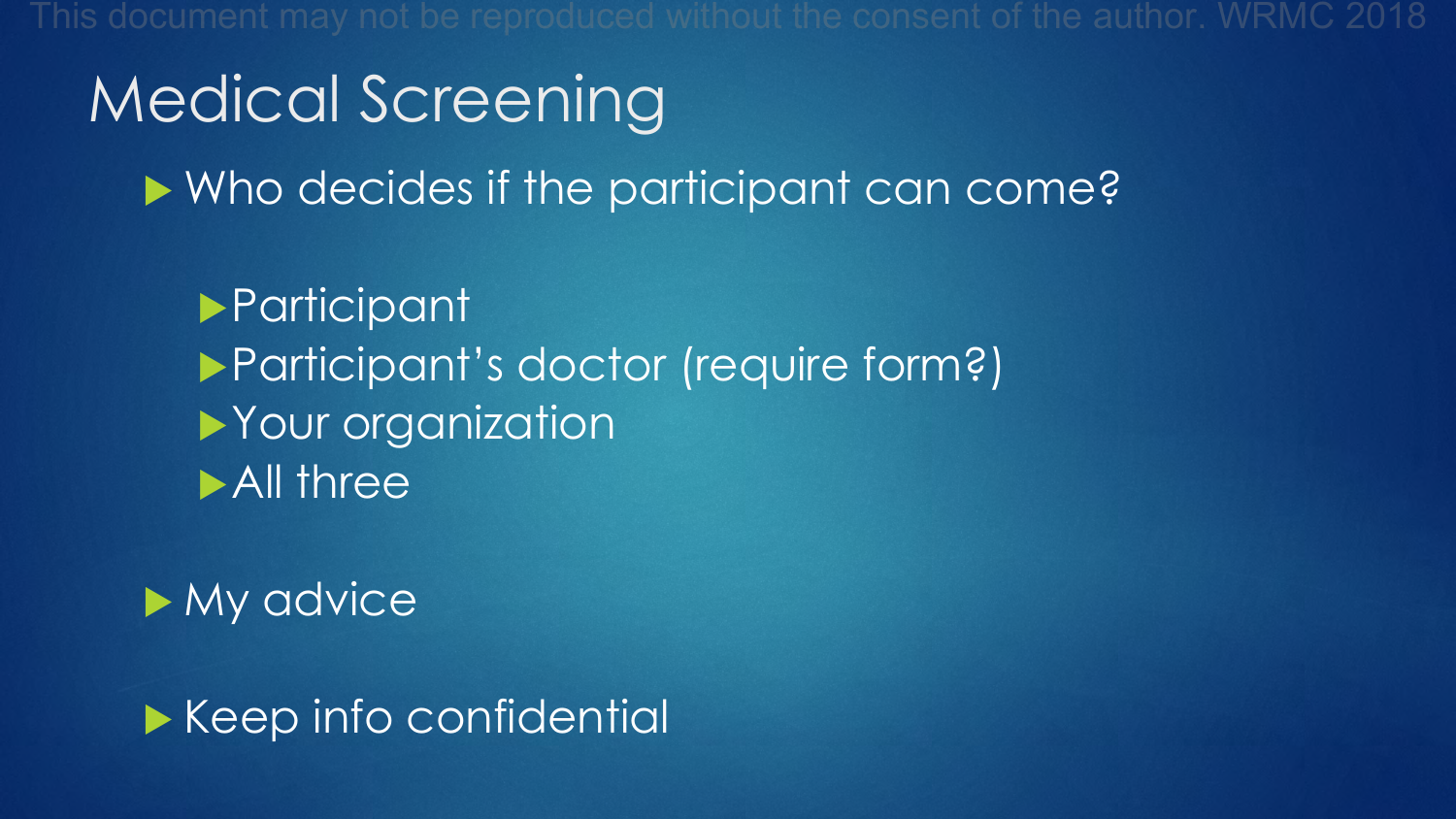## Medical Screening

 $\blacktriangleright$  Complying with the ADA

Ask only necessary questions ▶ Do individual assessment Avoid categorical denials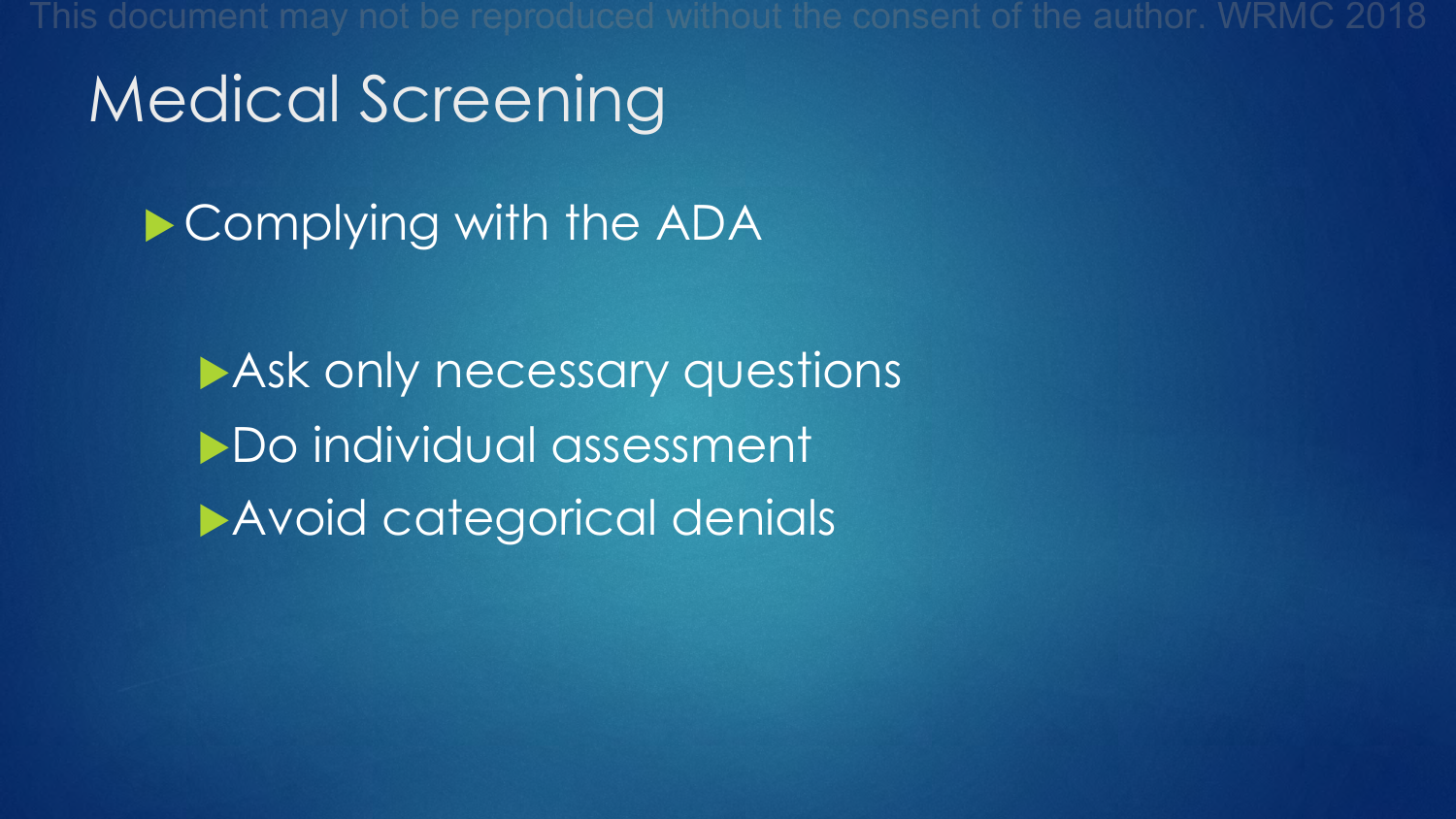## Medical Screening

 $\blacktriangleright$  Complying with the ADA

Determine if you can make reasonable accommodations  $\blacktriangleright$  Can be a hardship Not an undue hardship Not required to fundamentally alter the essential elements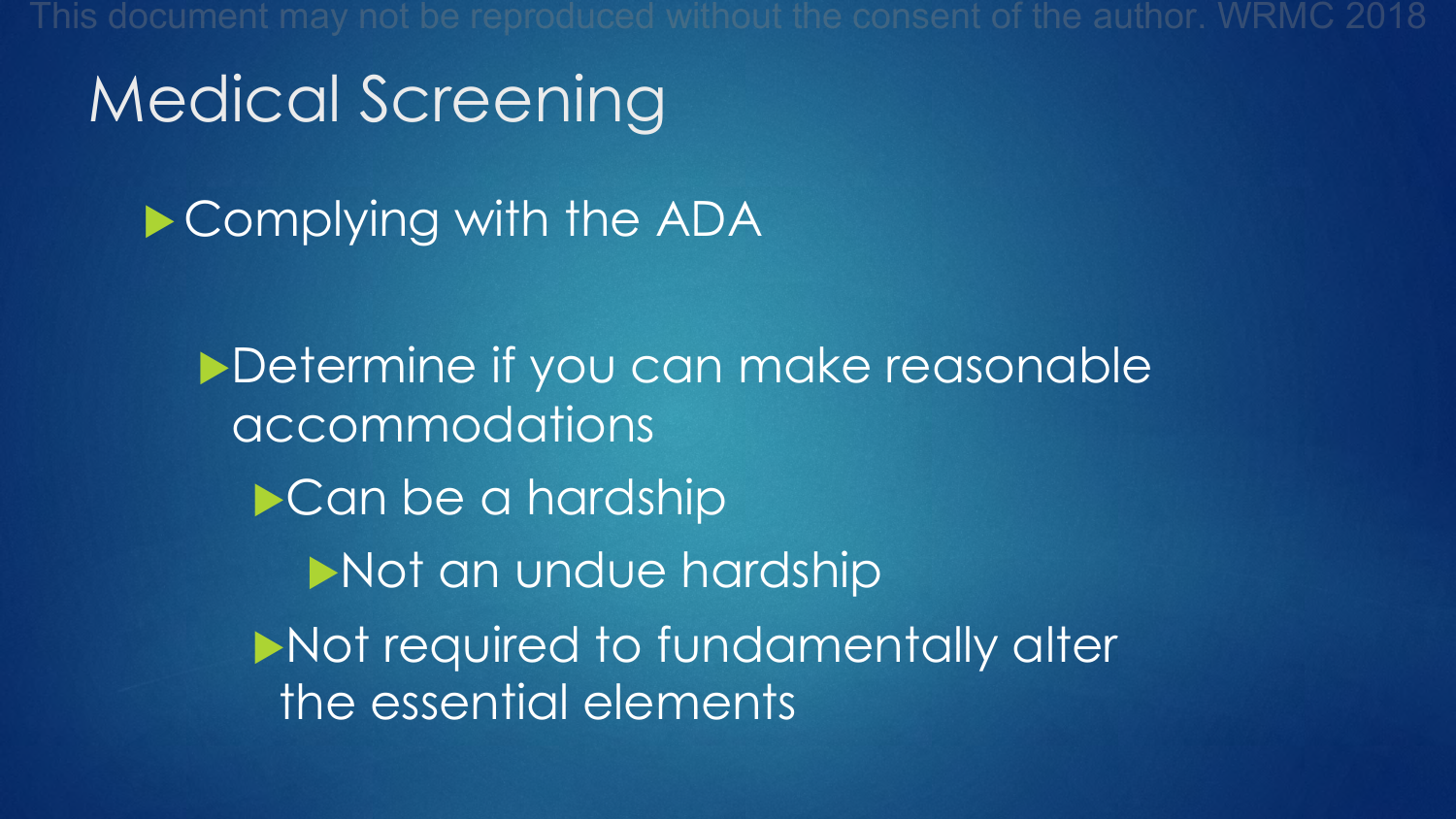### Marketing materials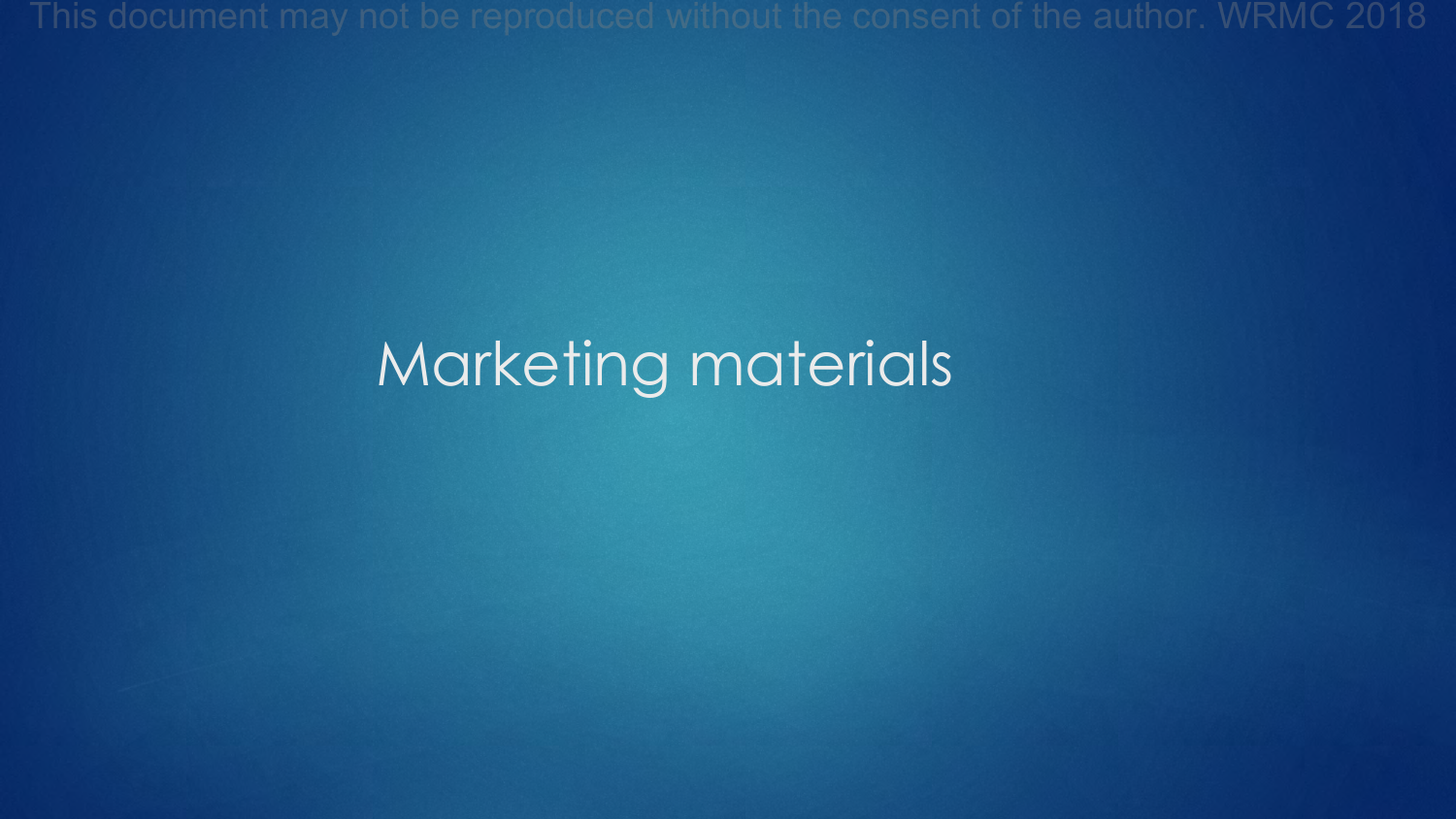## Marketing materials

Can be the subject of claims for:

 $\blacktriangleright$ Fraud **Breach of contract**  $\blacktriangleright$  Unfair and deceptive trade practices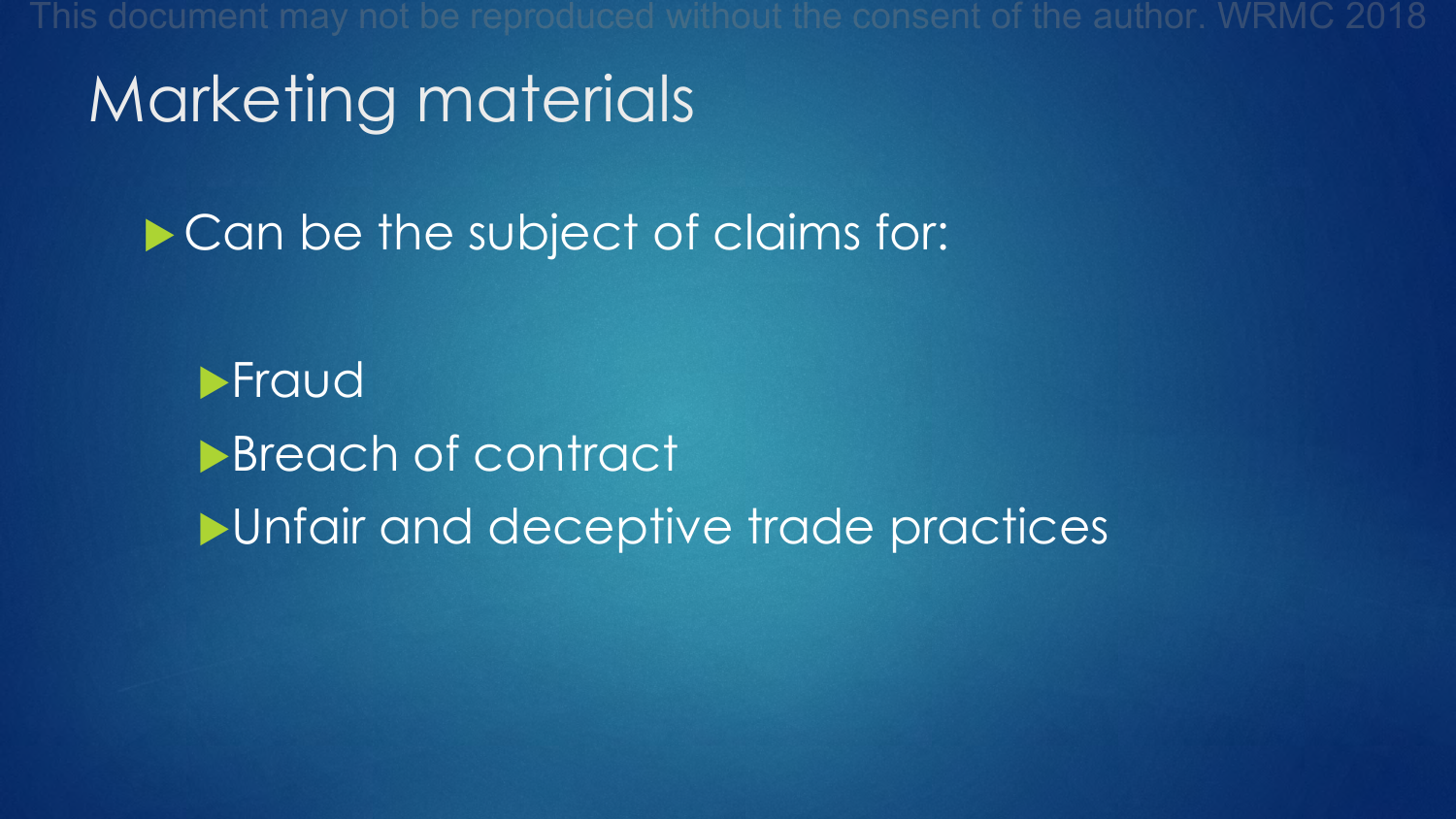## Marketing materials

#### Don't say:

You run a "safe" program **N** "Safety is our highest priority." Your instructors are the "most qualified" or "best trained"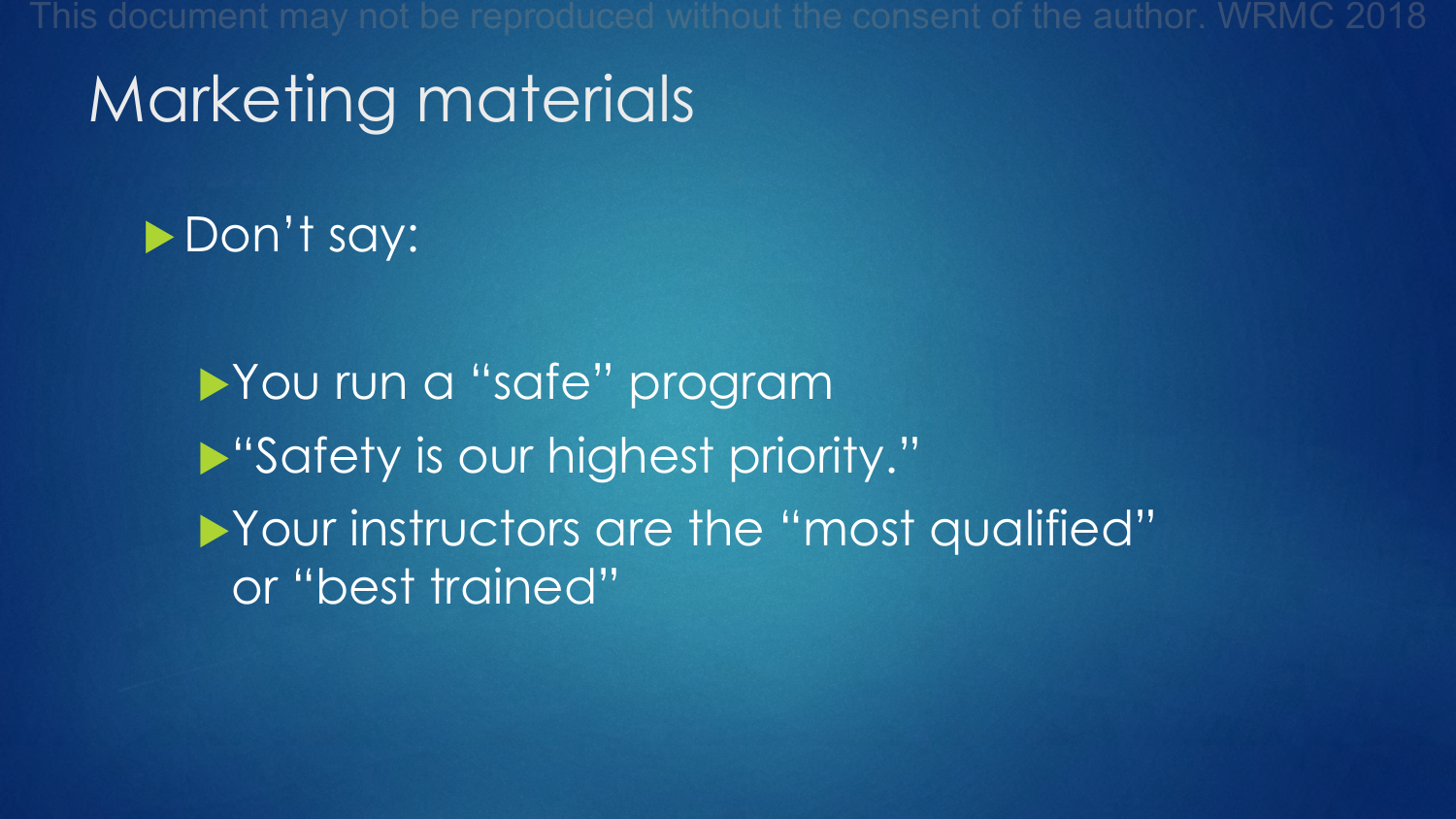### Liability release forms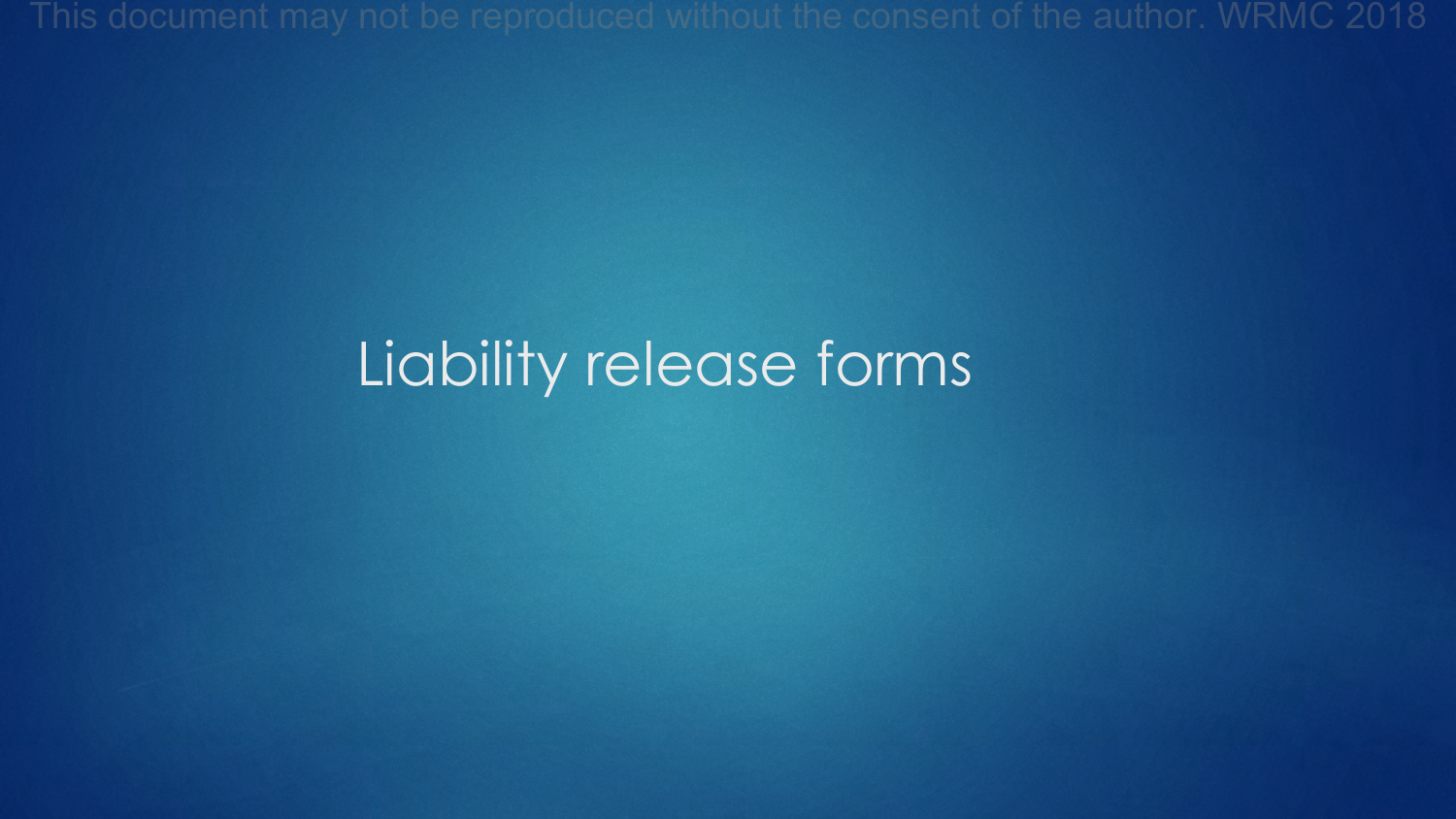## Liability release form

**List activities and risks of your program Limitations by federal land managers National Park Service Forest Service Pay attention to font size and headers**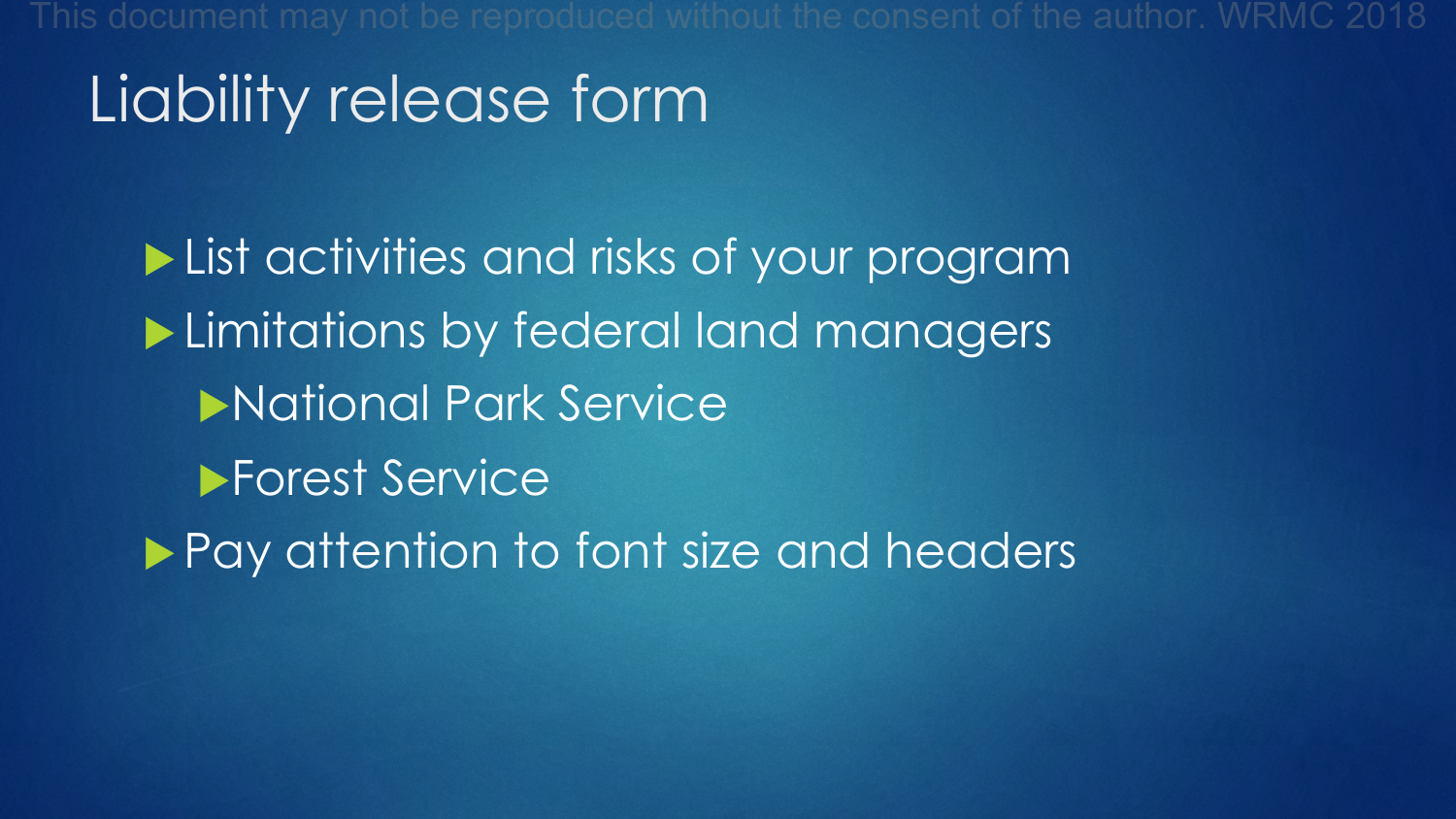## Liability release form

After you collect the form:

▶ Check for changes by participants  $\blacktriangleright$  Save for the proper statute of limitations Special consideration for minors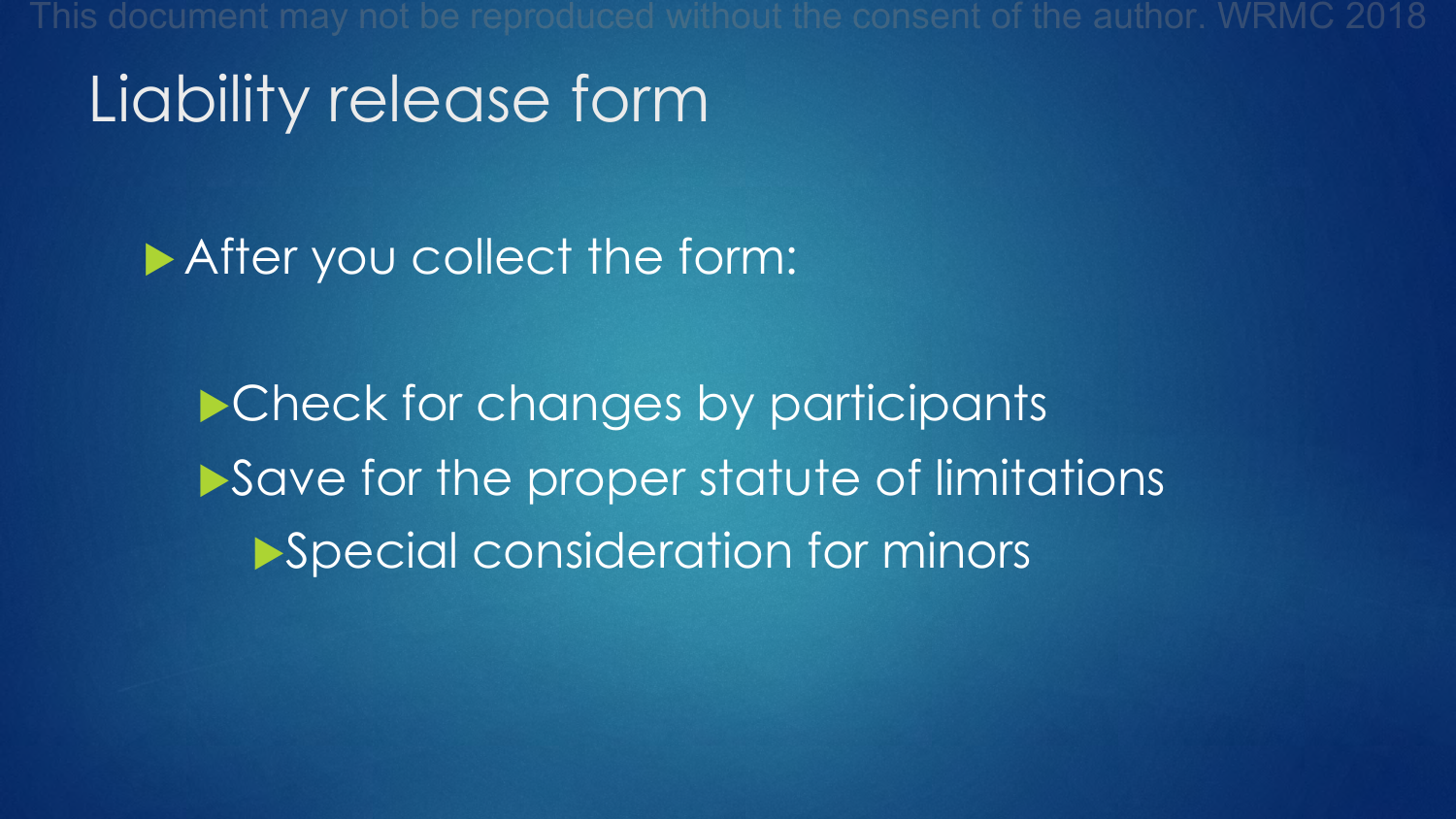#### Insurance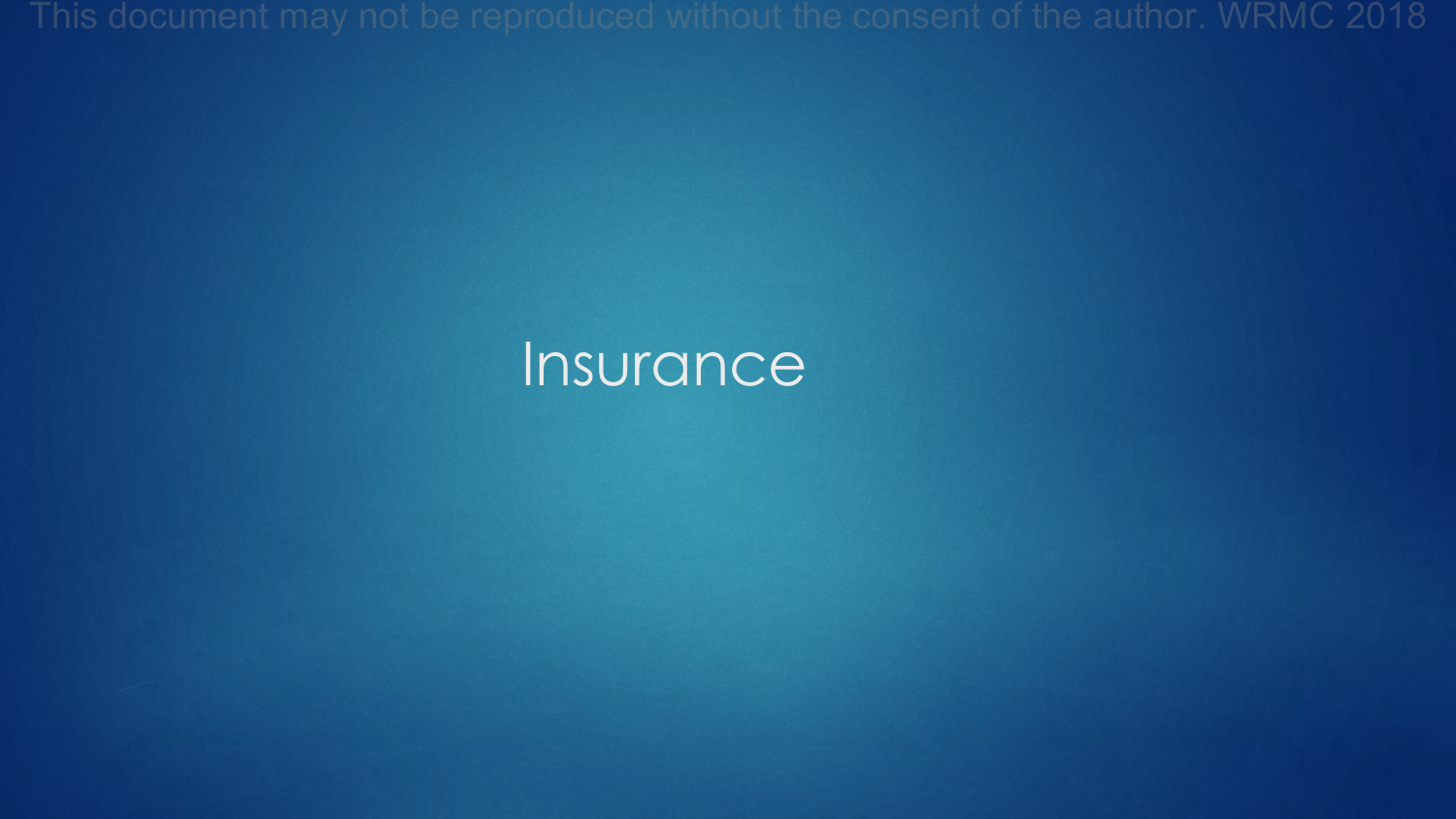#### **Insurance**

▶ Certificate of Insurance (COI) vs **Additional Insured (AI)** 

When should you GIVE it?  $\blacktriangleright$  When should you GET it?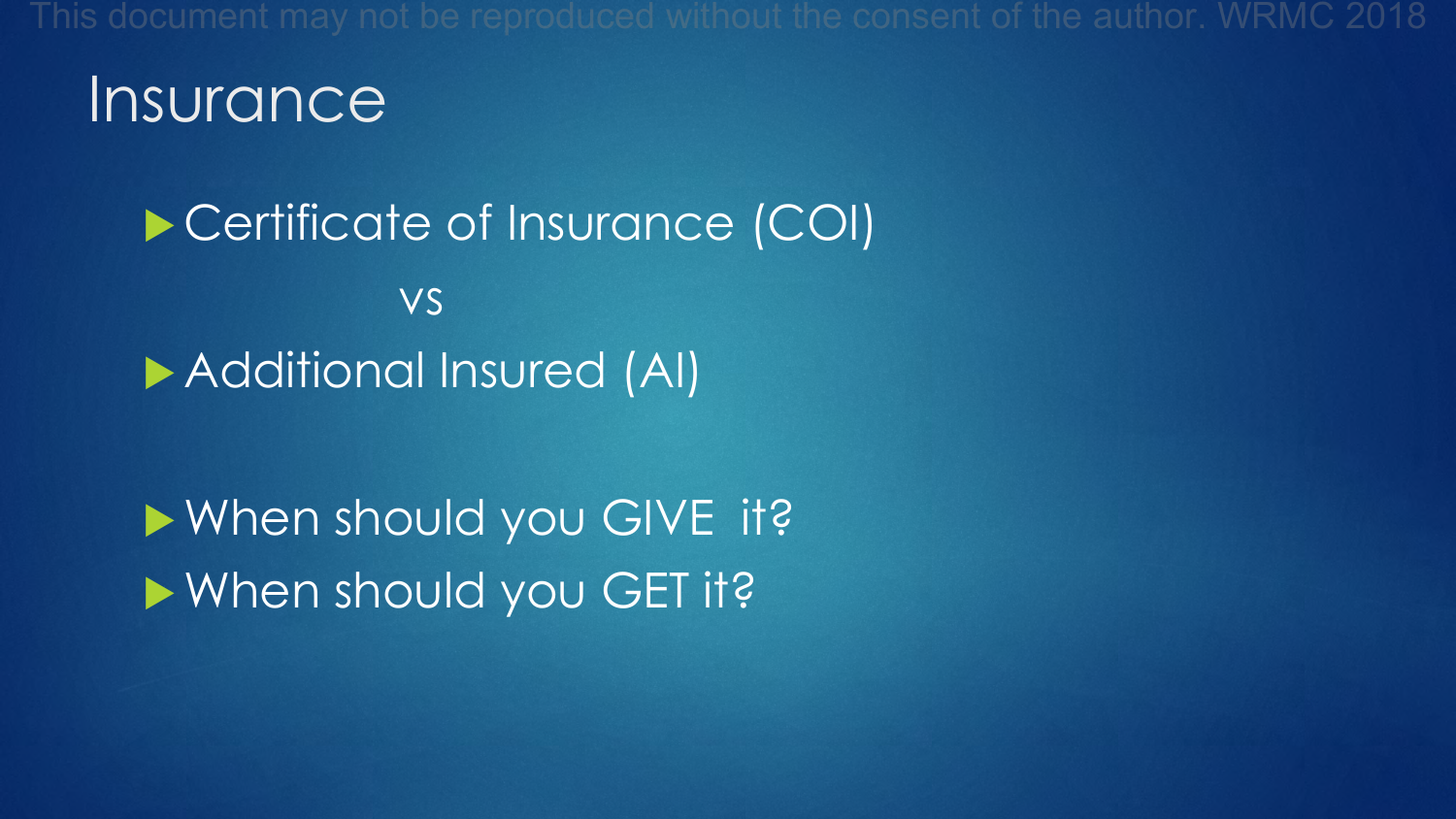#### **Insurance**

Motice requirements **Niggering event** How quickly need to report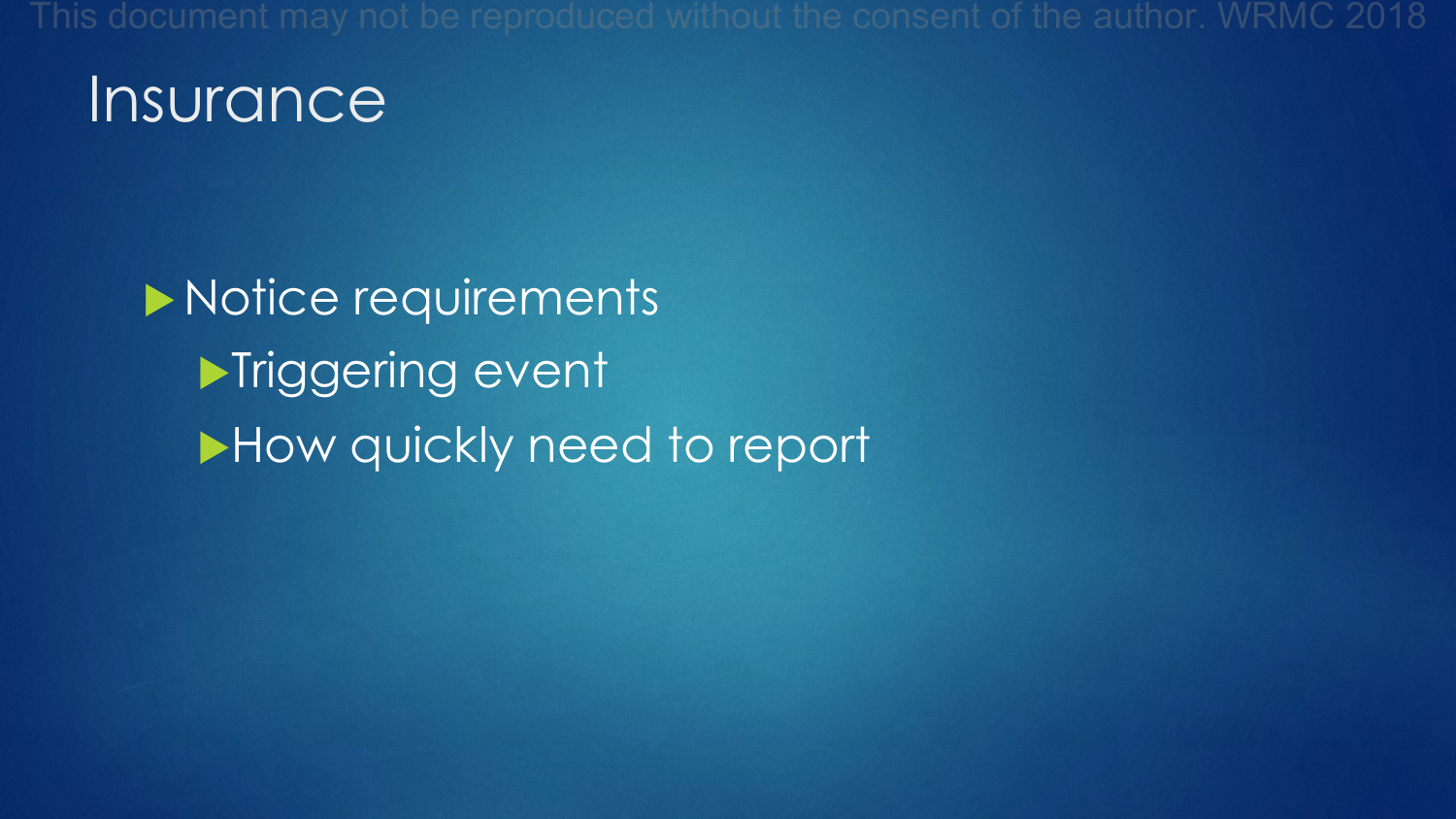## **Indemnity**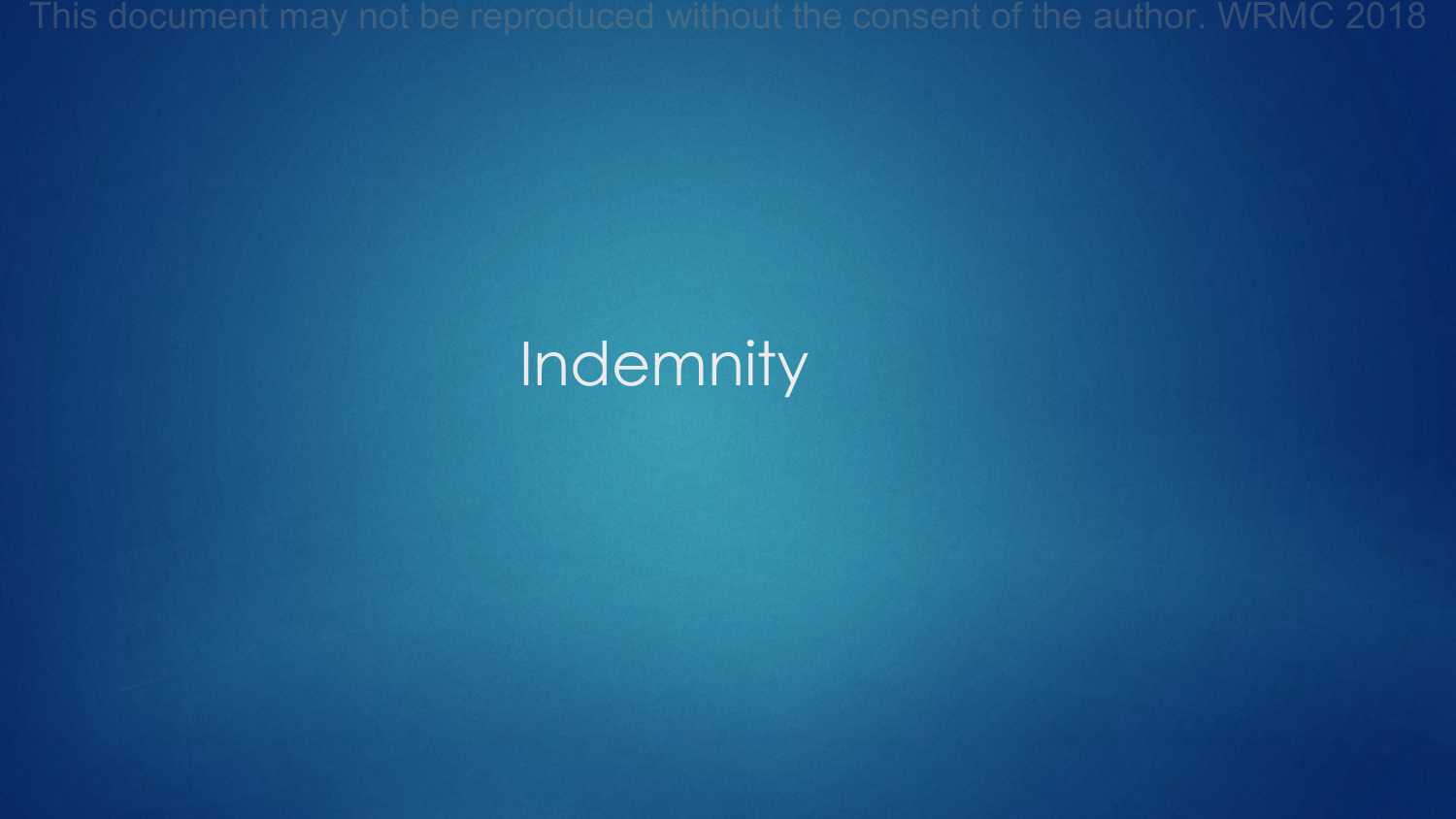## **Indemnity**

#### $\blacktriangleright$  When to GIVE it  $\blacktriangleright$  When to GET it

▶ Confirm insurance will cover it  $\blacktriangleright$  Limit to amount of your insurance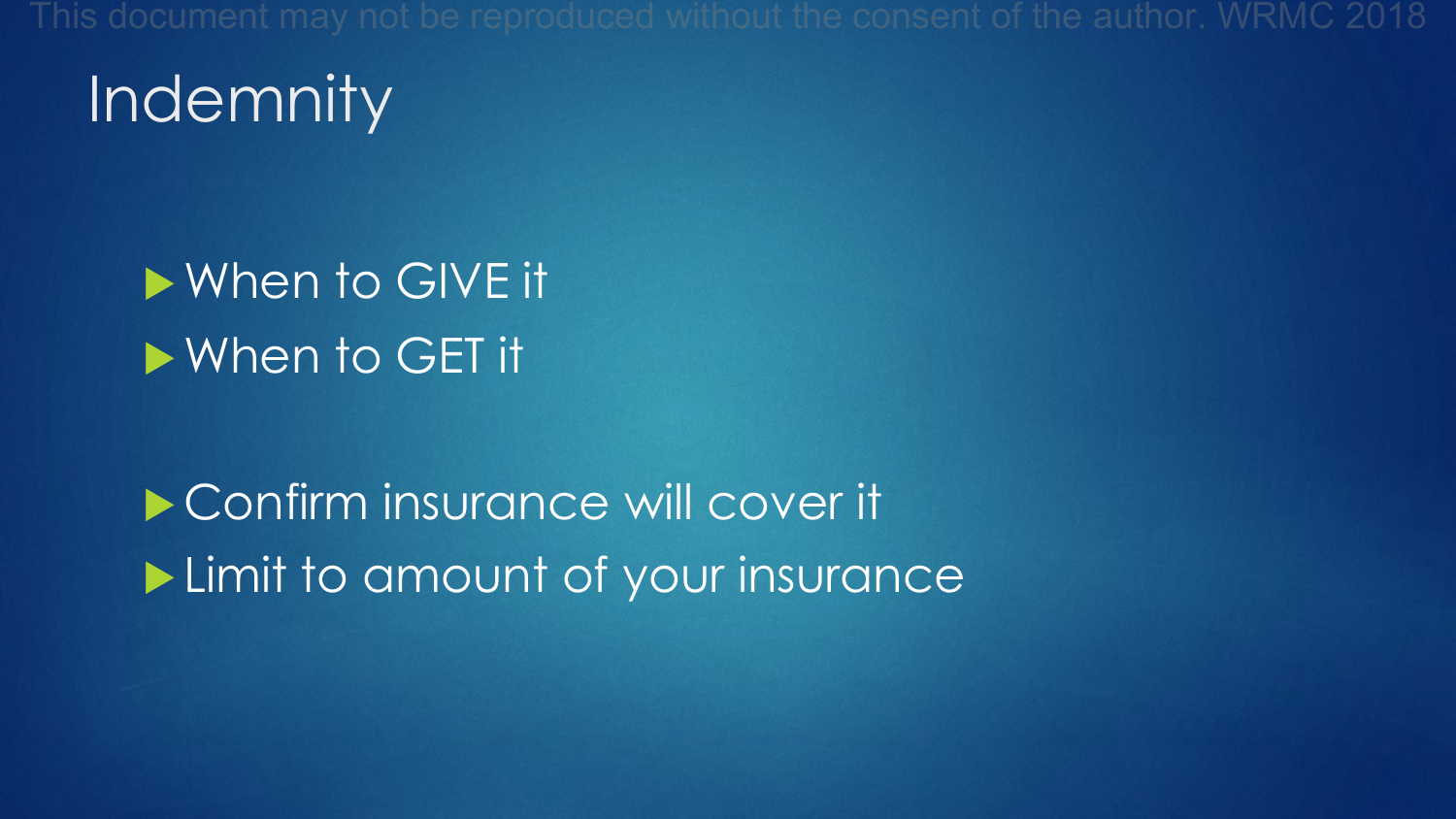### Serious Incidents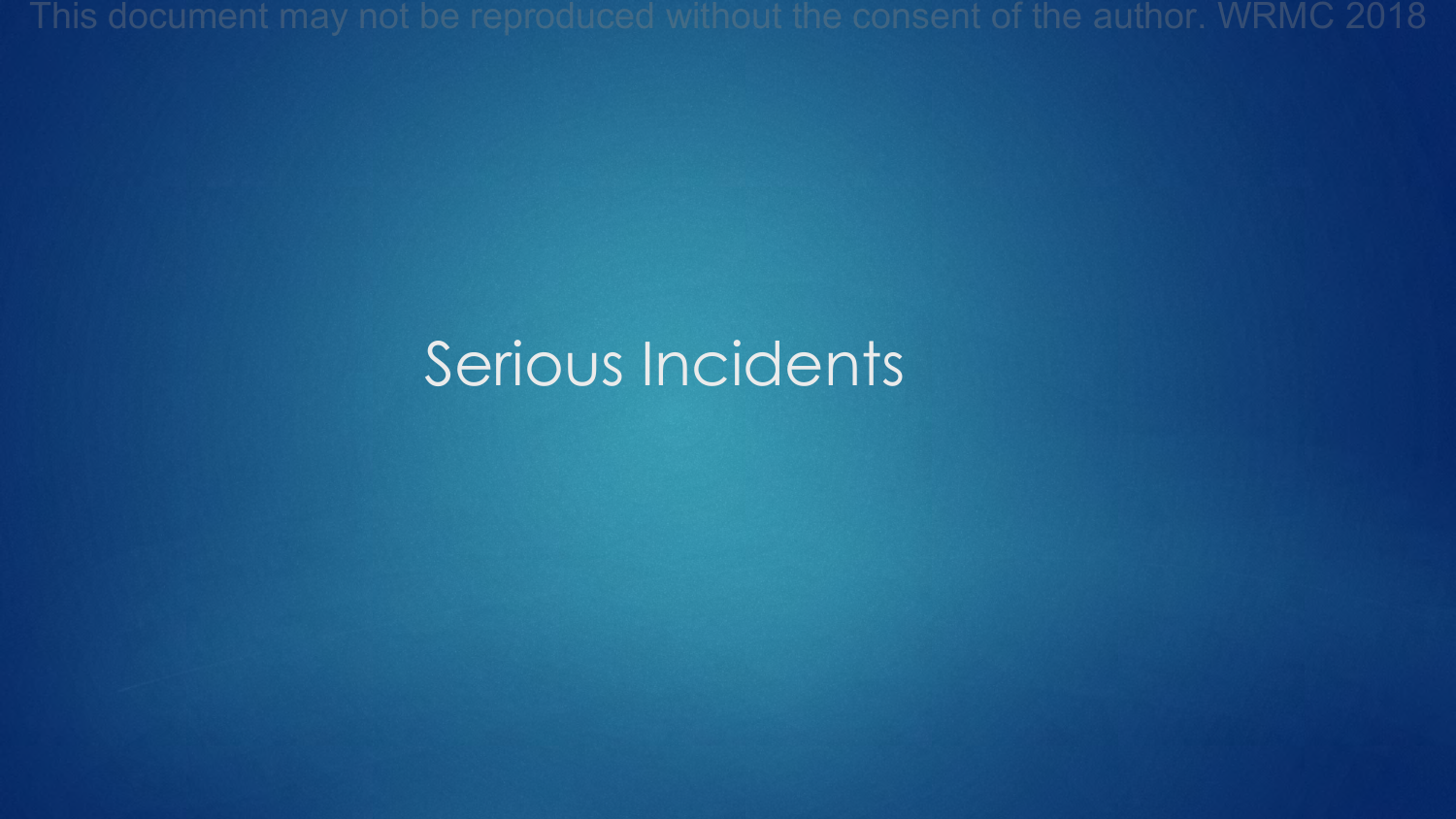## Serious Incidents

Collect evidence Don't change Don't throw things away ▶Describe changing characteristics (wet/cold/smells) Keep separate  $\blacktriangleright$ Limit access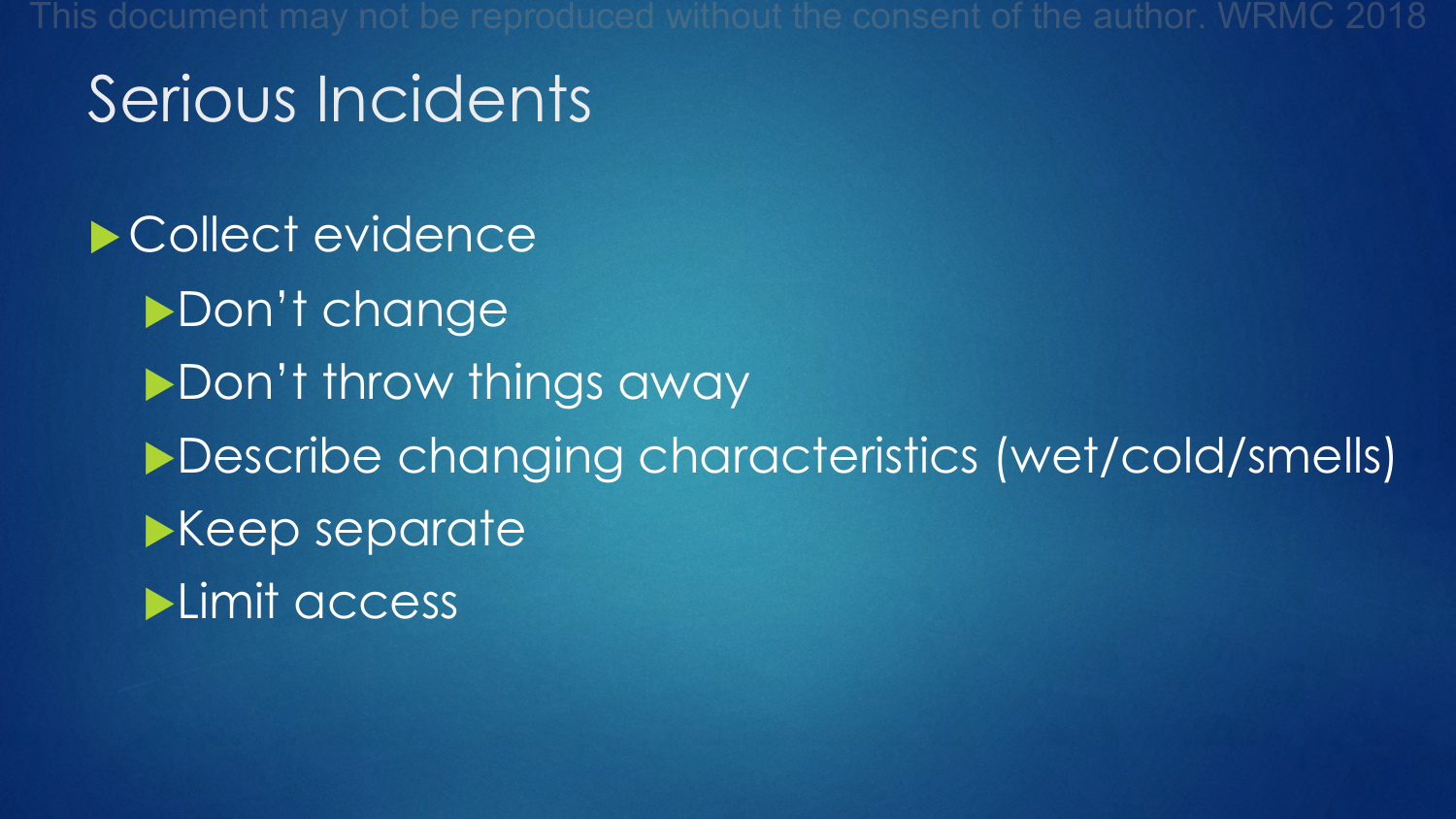## Serious Incidents

Collect witness statements: 2 options

**In Have write out what saw and heard**  $\blacktriangleright$ Interview Have sign statement

**Statements from staff**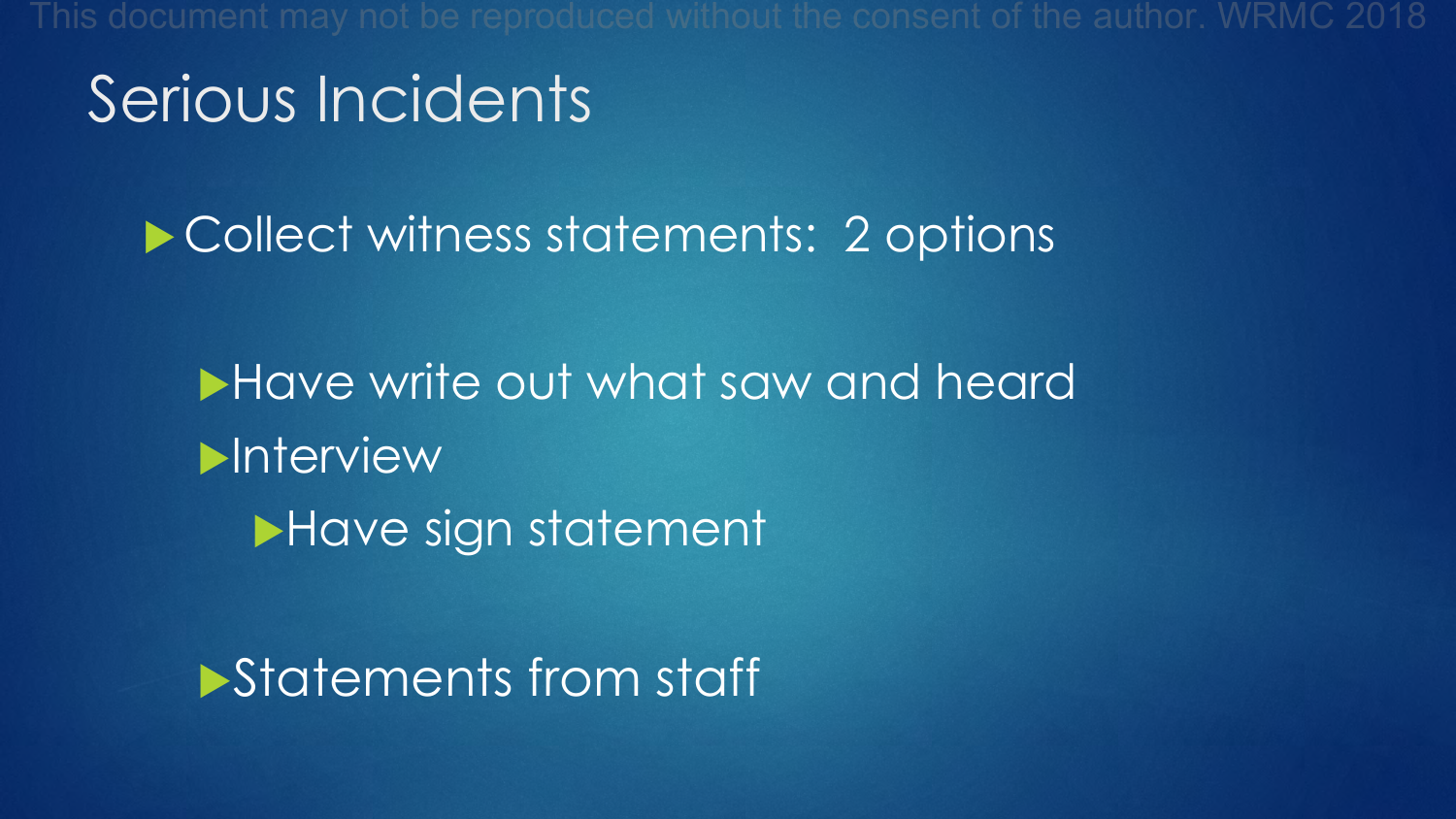## Serious Incidents

#### $\blacktriangleright$  Sharing information with public entities **IFederal, state, or local land managers**

#### Might be available to public through FOIA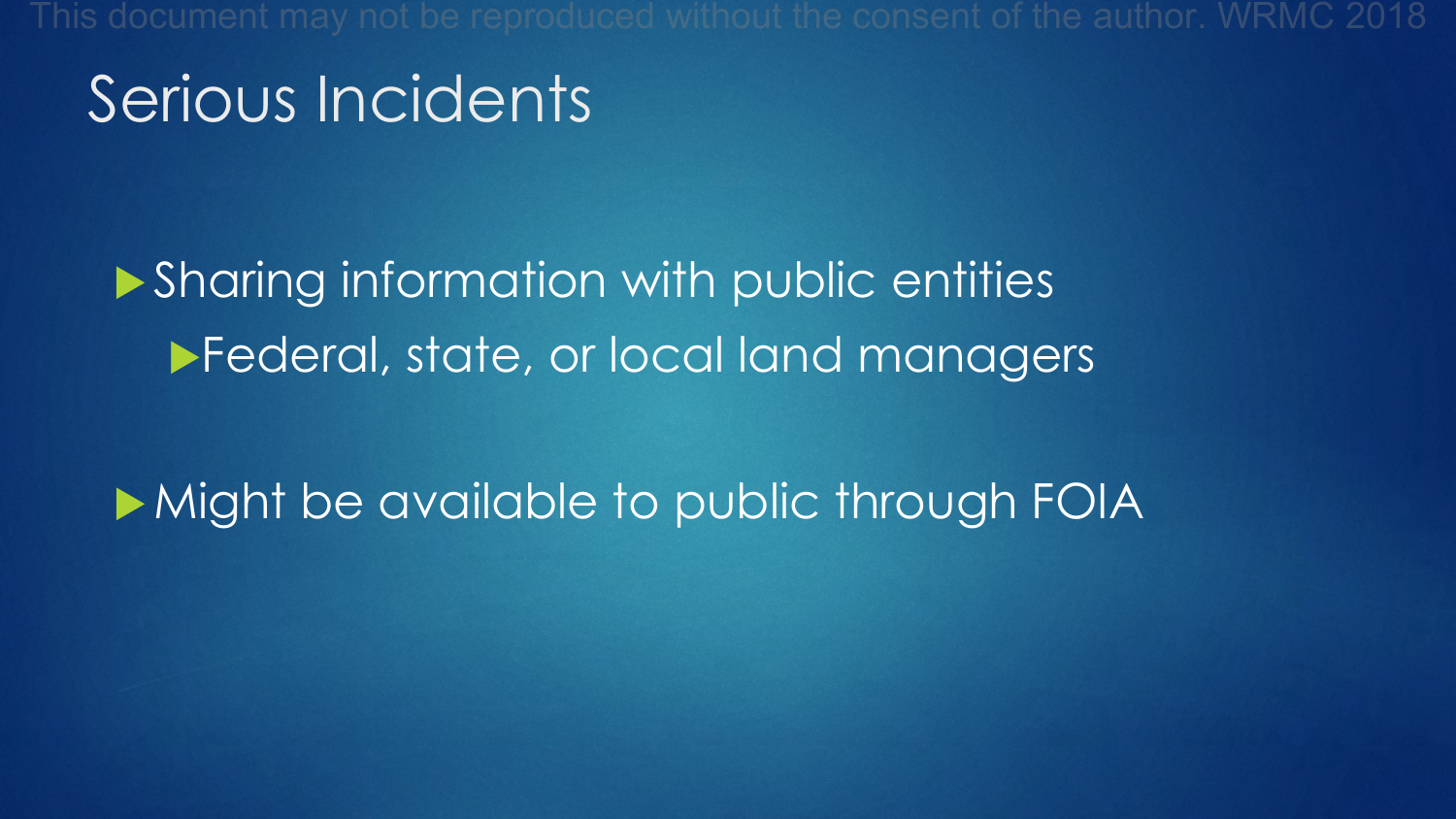## **Discoverability**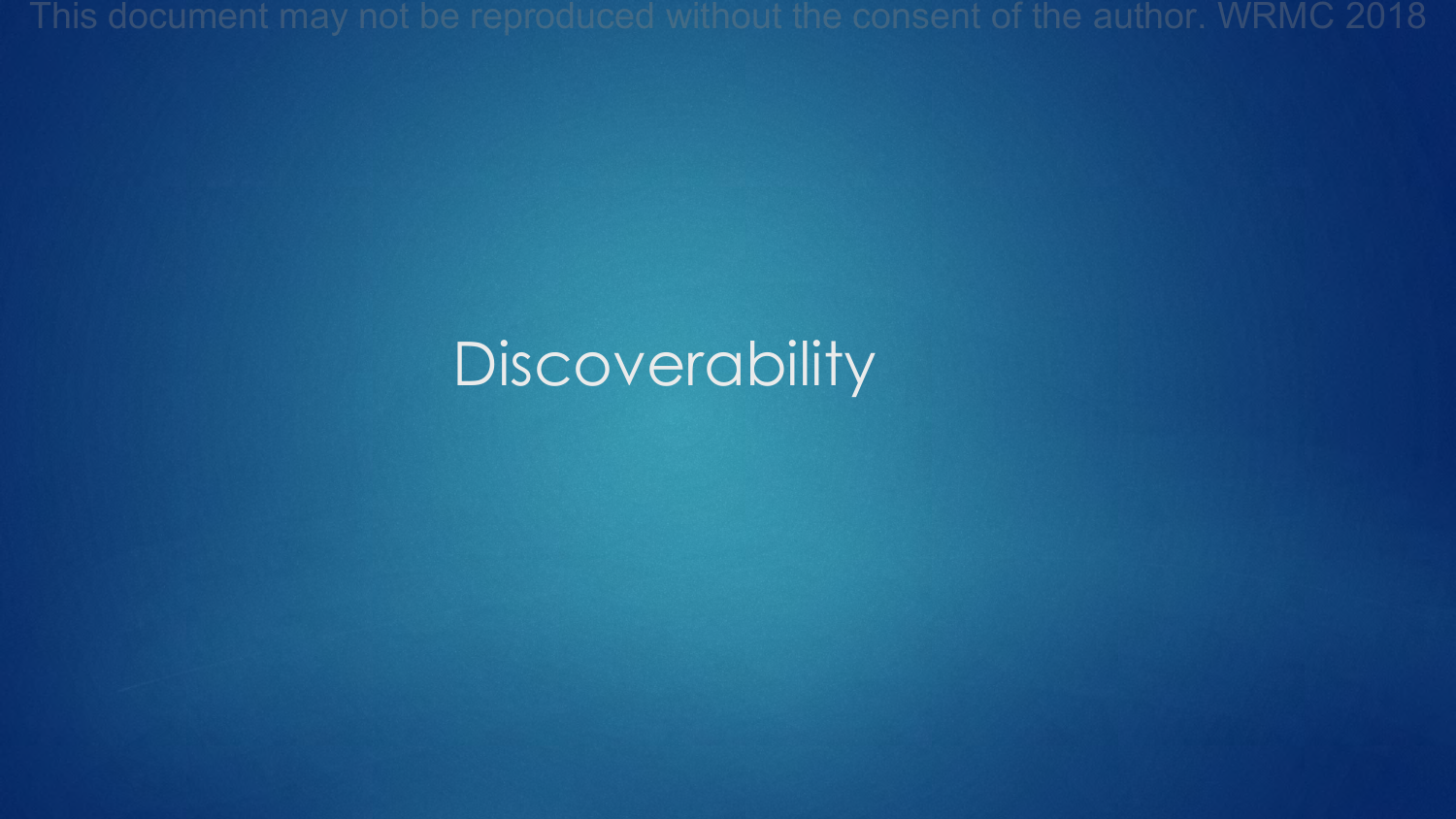# **Discoverability**

Discoverable if: Created in the ordinary course of business **Dincludes oral statements**  $\blacktriangleright$  To protect:  $\blacktriangleright$ Use attorney/client privilege  $\blacktriangleright$  Must be for purpose of soliciting advice Sending a copy is not sufficient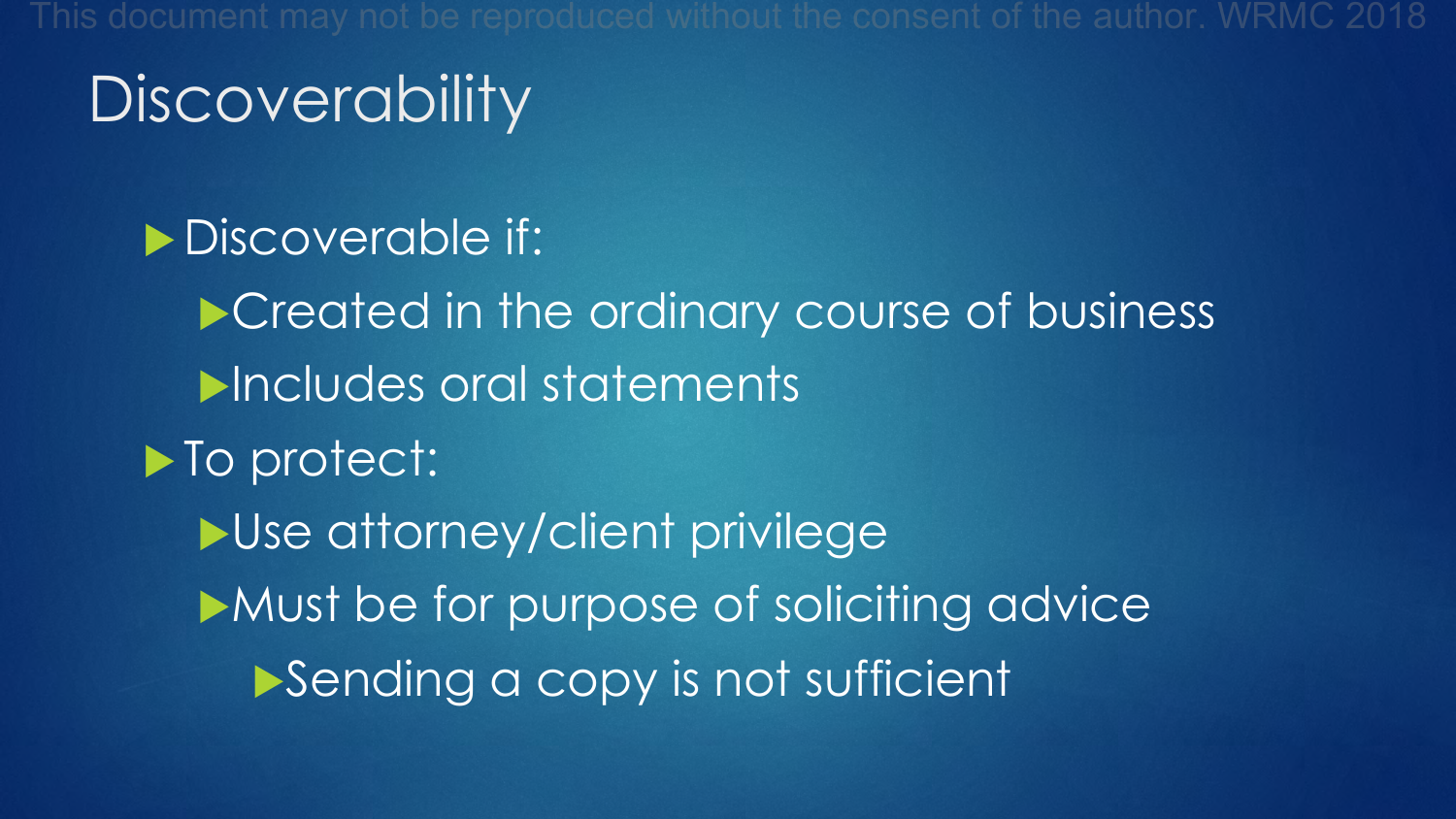### Controversial policies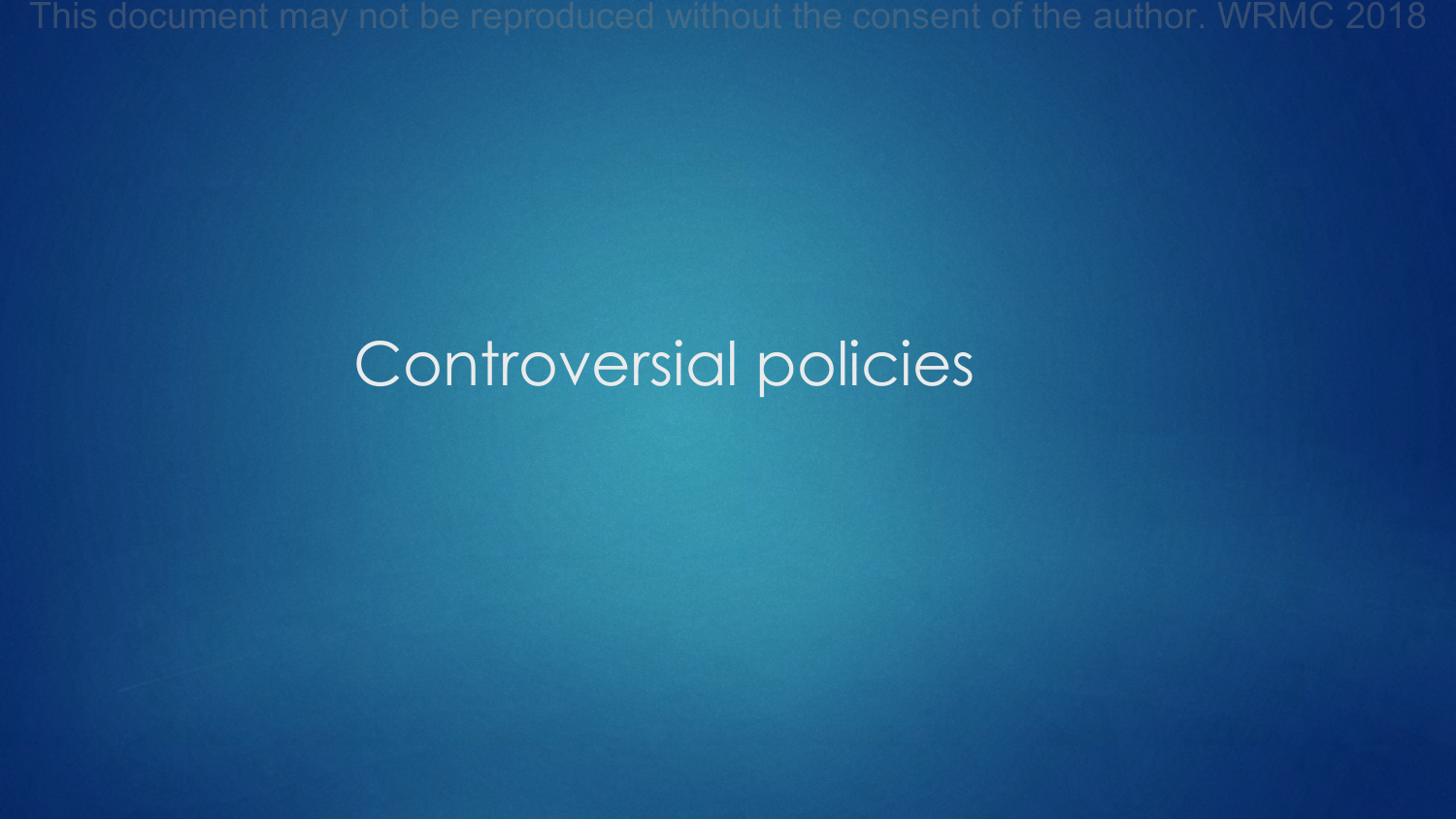Controversial policies Sleeping arrangements  $\blacktriangleright$  Level of supervision Solo or independent travel **Amount and kind of food**  $\blacktriangleright$  Limits on communication devices in the field Remote location Distance from emergency medical care ▶ Behavioral expectations and expulsion policy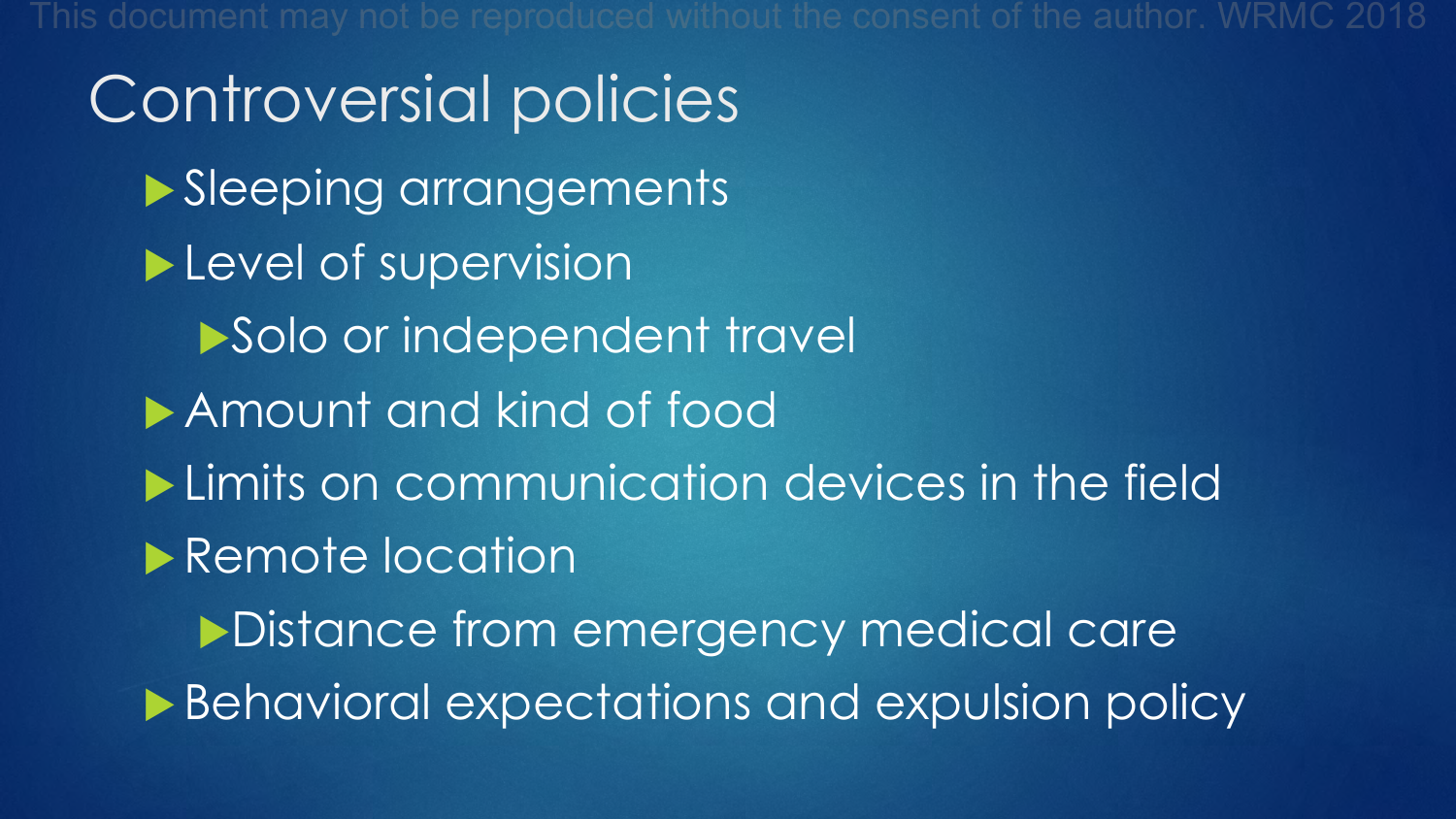#### How to find help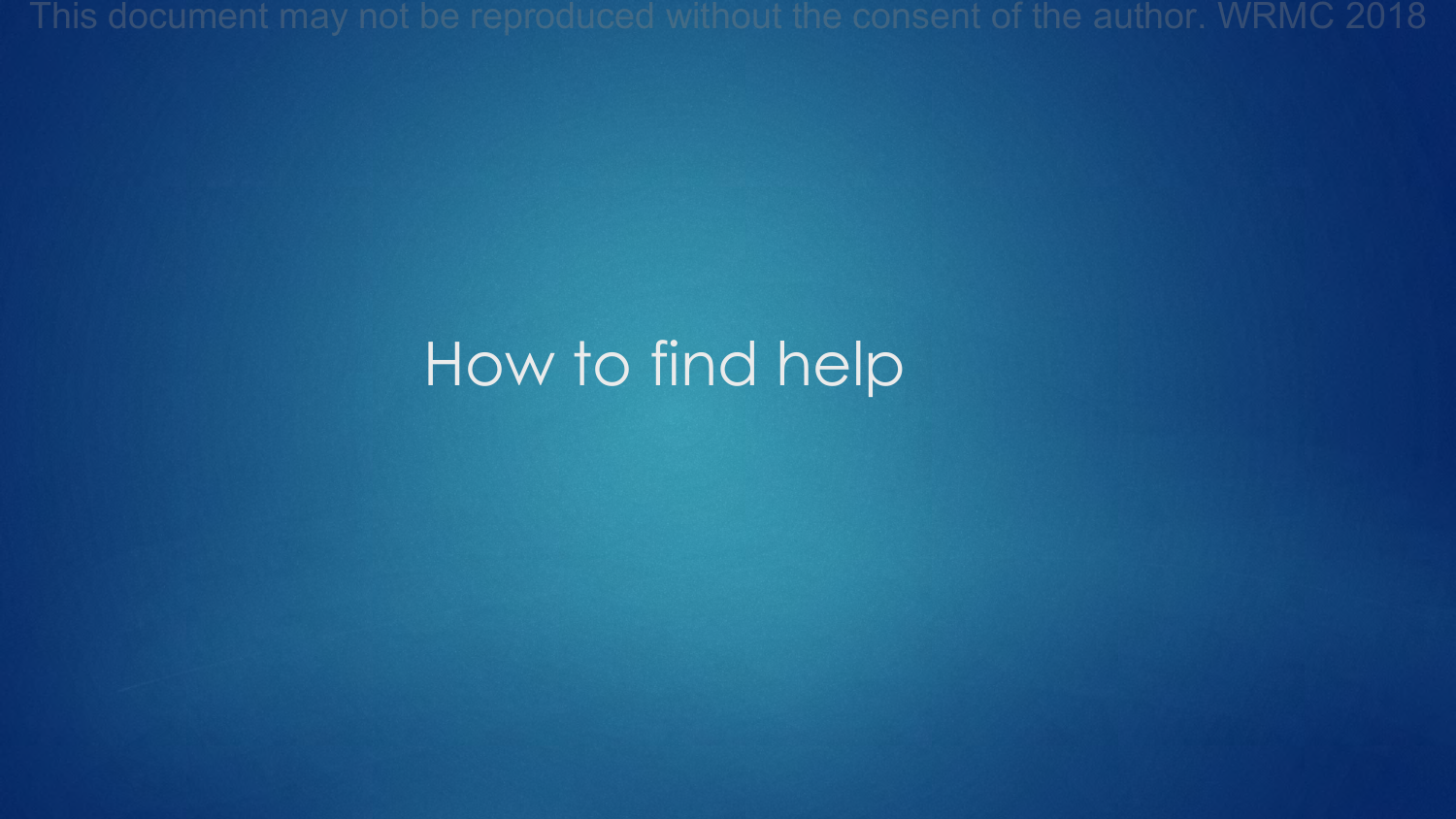## How to find help

Look for:

An attorney who understands your program An attorney in the state(s) where you operate Attorneys who serve similar organizations Attorneys who come to WRMC or other conferences  $\blacktriangleright$  Ask for referral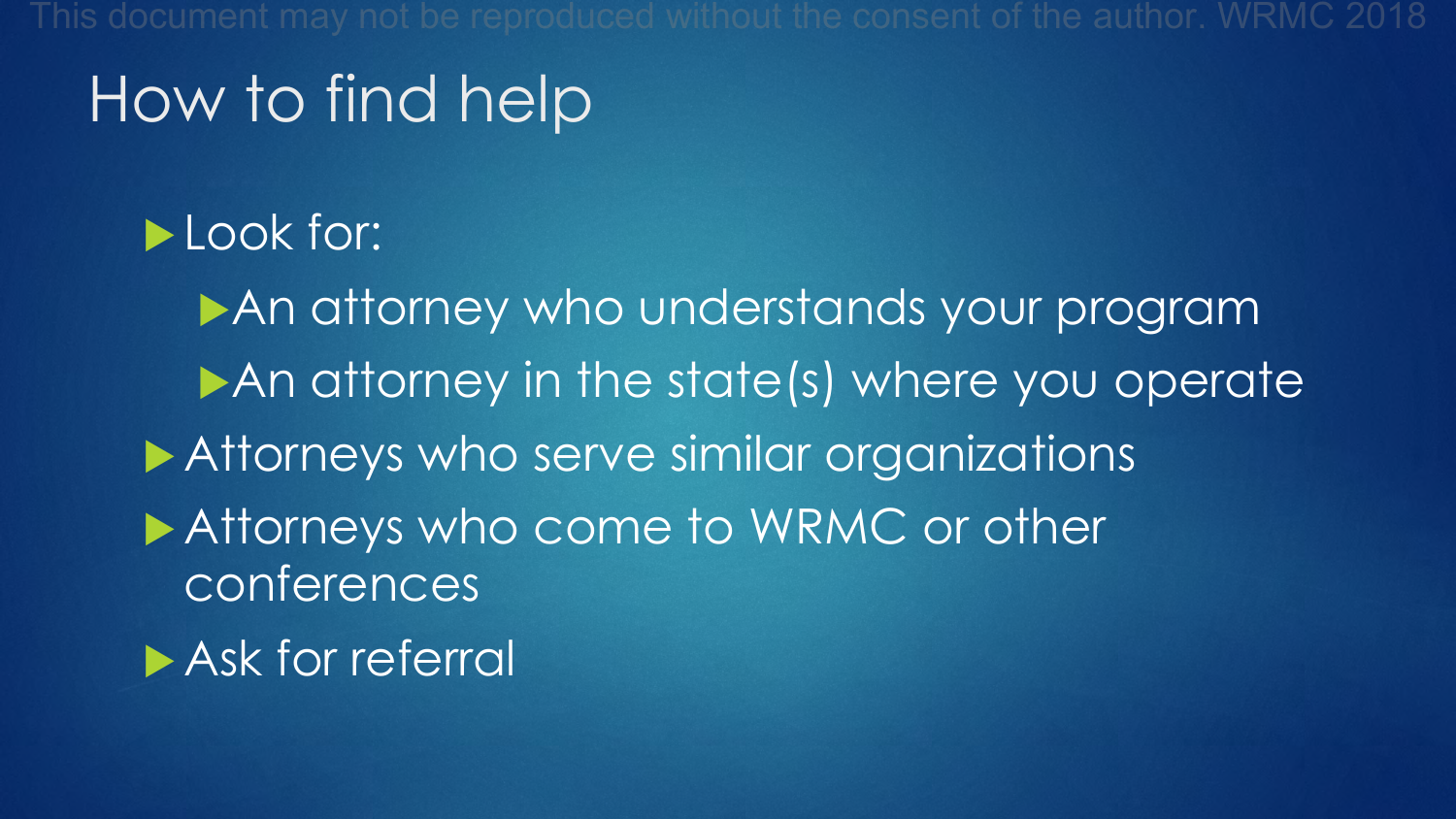## Take Home Action Steps

 $\blacktriangleright$  Pick the three most important issues from above.

▶ Chart out how to address those items and who will do the work.

 $\triangleright$  Set a timeline for completing those tasks in the next 6-12 months.